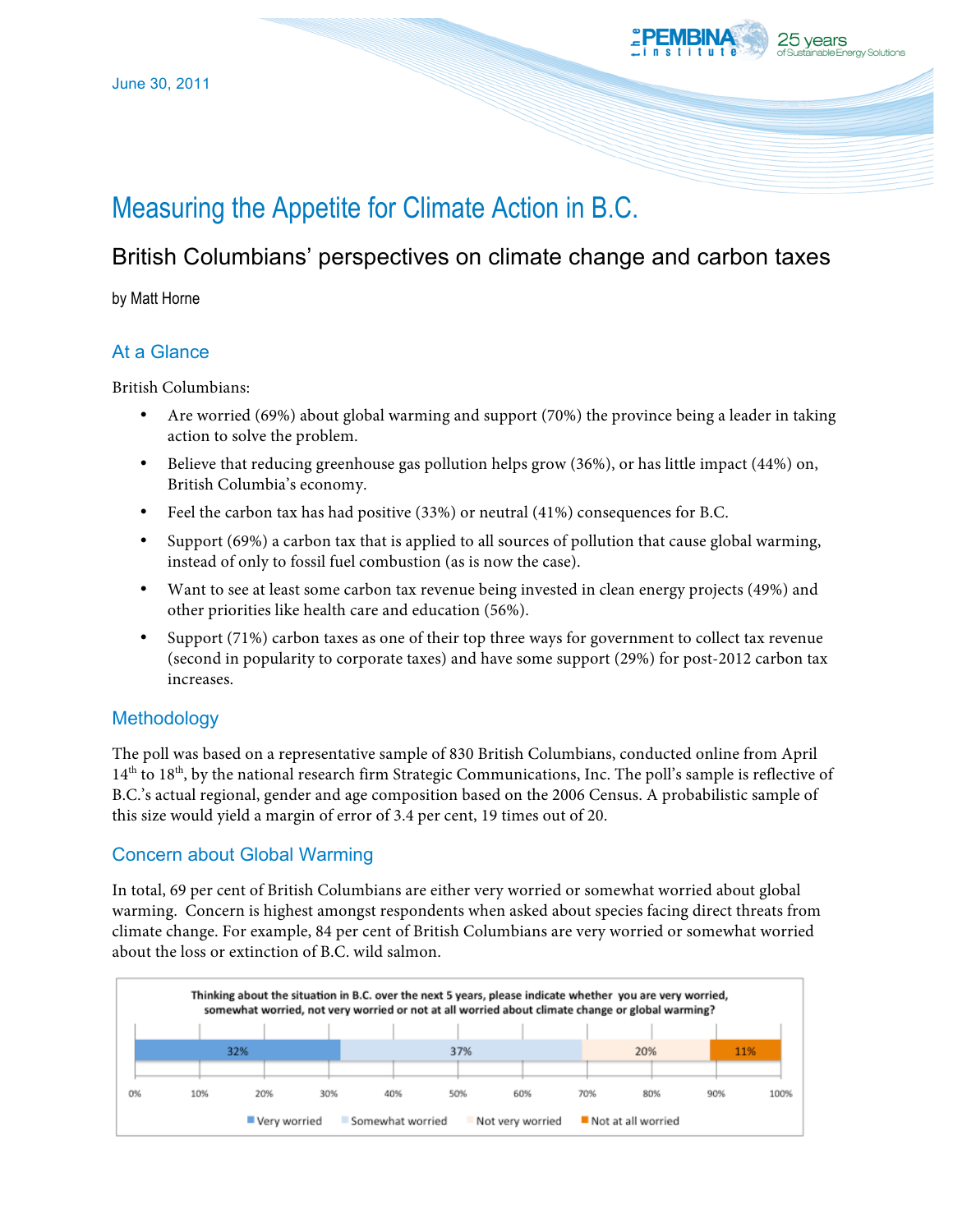#### Support for B.C. as a climate policy leader and confidence in the clean energy economy

A combined 70 per cent of British Columbians either strongly or somewhat agree with the statement that "B.C. should be a leader in reducing pollution that causes global warming, even if our neighbors and competitors lag behind". British Columbians do not appear to buy arguments that the province should wait for other jurisdictions before taking action.



The poll results point to two possible reasons why British Columbians support forging ahead:

• When asked about the B.C. government's response to global warming, just over half feel that current actions are "Not tough enough", while 36 per cent feel that they are "About Right", and 13 per cent feel they are 'Too Tough". Looking forward, there appears to be considerable latitude for the B.C. government to build upon its initial climate actions.



• British Columbians also express a high degree of confidence that taking action on climate change will either help grow the economy (36%) or will have little or no impact on the economy (44%). Only 21 per cent feel that taking action to reduce global warming pollution would harm the economy.

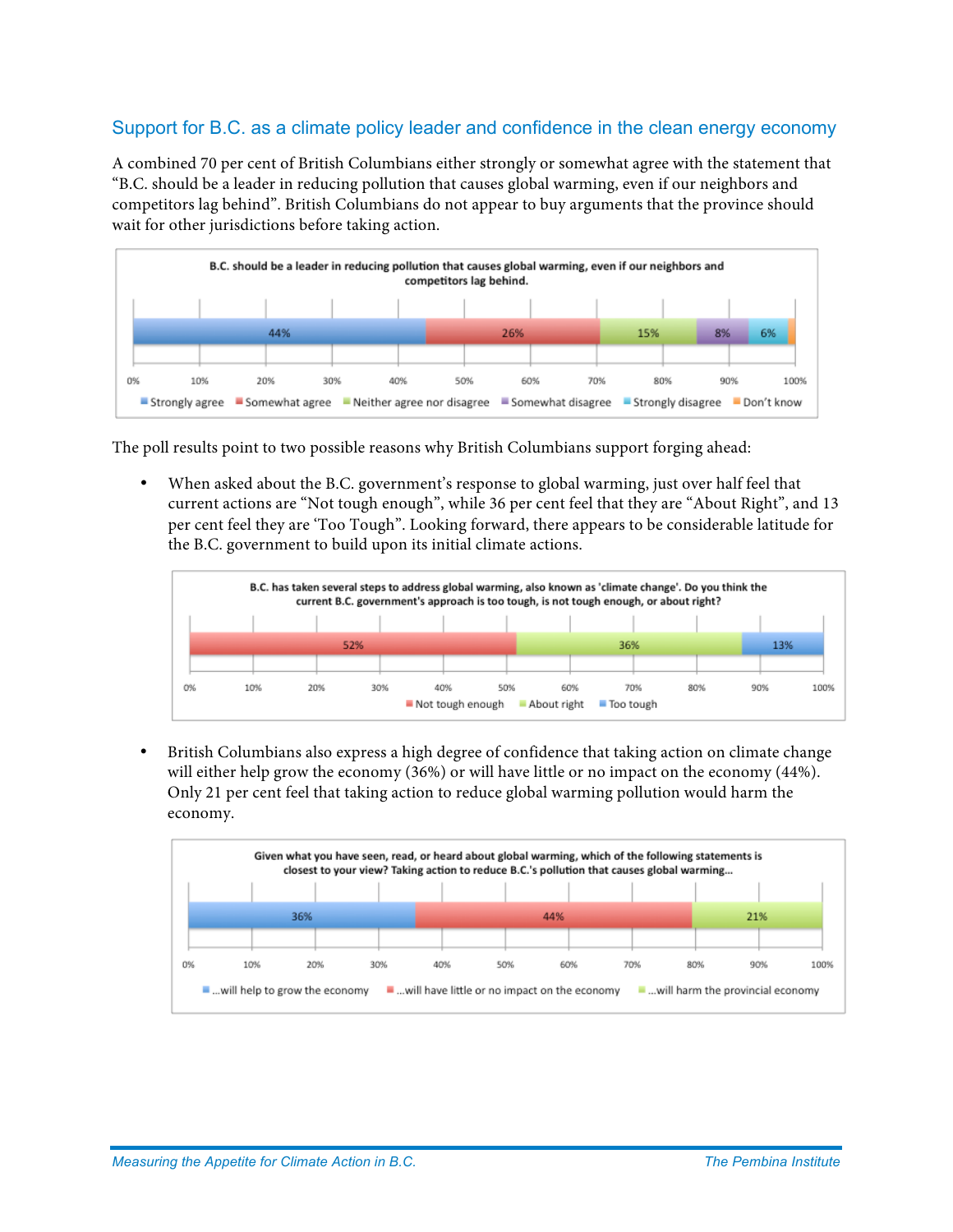#### Support for the carbon tax

When asked about the consequences of the carbon tax for the province, more British Columbians believe it to be very or somewhat positive (33%) compared to those who believe it to be very or somewhat negative  $(27%)$ .<sup>1</sup> The degree to which environmental or economic considerations are motivating responses to these questions is not known, but on balance, more British Columbians see reasons to support the carbon tax than they see reasons to oppose it.

The largest segment (41%) feels that the carbon tax has been neither positive or negative to date. That means that almost three-quarters of British Columbians have a positive or neutral perspective of the carbon tax. That 41 per cent could be an indication that the respondents do not know how the carbon tax has affected B.C., or that its too early for them to decide given that the carbon tax has only been in place for three years and at relatively low rates.



#### Support for applying the carbon tax as broadly and fairly as possible

British Columbia's carbon tax applies to all fossil fuel combustion in B.C., but it does not apply to noncombustion sources such as methane released from landfills or the carbon dioxide that needs to be stripped from raw natural gas before the gas can be shipped in pipelines. When asked if B.C.'s carbon tax should be applied equally to all sources, 69 per cent of British Columbians either strongly or somewhat agree. Only 10 per cent strongly or somewhat disagree with the desirability of equal treatment for all sources of greenhouse gas pollution.



 <sup>1</sup> Prior to asking questions about the carbon tax, all participants were provided with following pre-amble: *"In 2008, the Government of British Columbia introduced a carbon tax on fossil fuels in an effort to reduce the pollution that causes global warming. By 2012, the carbon tax will be collecting \$1.1 billion per year (about 3% of government revenue). B.C. has used that revenue to lower income tax and corporate tax rates, and give tax credits to low-income British Columbians."*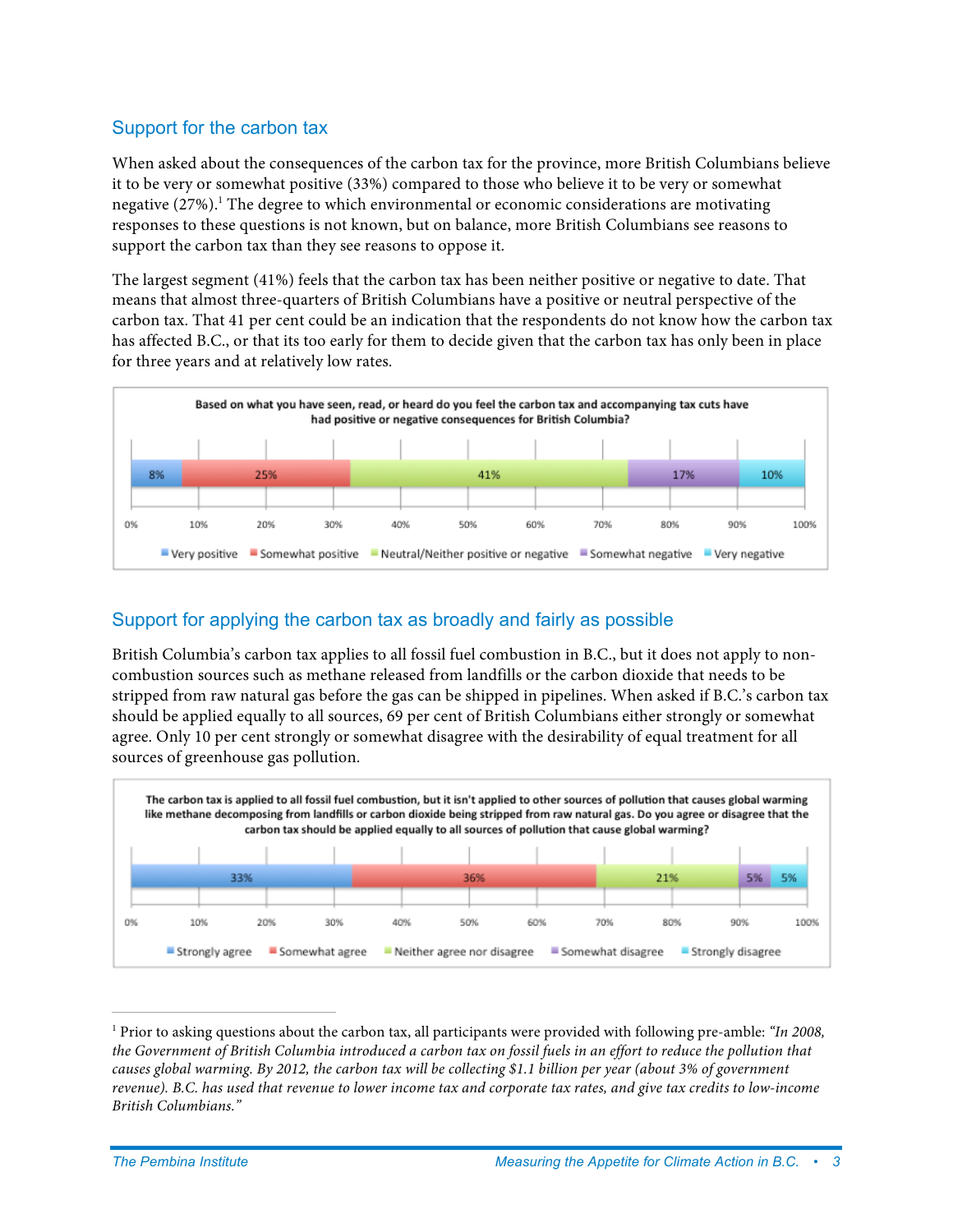#### Support for investing carbon tax revenue in priorities other than tax cuts

Currently (as required by the *Carbon Tax Act*), all revenue collected by the carbon tax is used to lower personal and corporate income taxes and provide low-income tax cuts. When asked to select their priorities for any new carbon tax revenues, British Columbians rank "investing in projects that help to reduce pollution like public transit and more energy efficient buildings" (49%) and "investing in other government priorities like healthcare and education" (56%) higher than any of the existing uses. "Reducing personal income taxes" (40%) and "protecting low-income households from increased energy prices" (36%) are also relatively popular, while "reducing corporate taxes" (4%) receive little support from British Columbians.



#### Support for continued increases in the carbon tax after 2012

When asked if the carbon tax should continue to increase after 2012, there was some support for the idea (29%), but a larger percentage (51%) are opposed to it. The relatively large percentage that say they do not know (21%) is possibly due to the fact that the question did not say how fast the rate would increase or what the additional revenue would be used for.